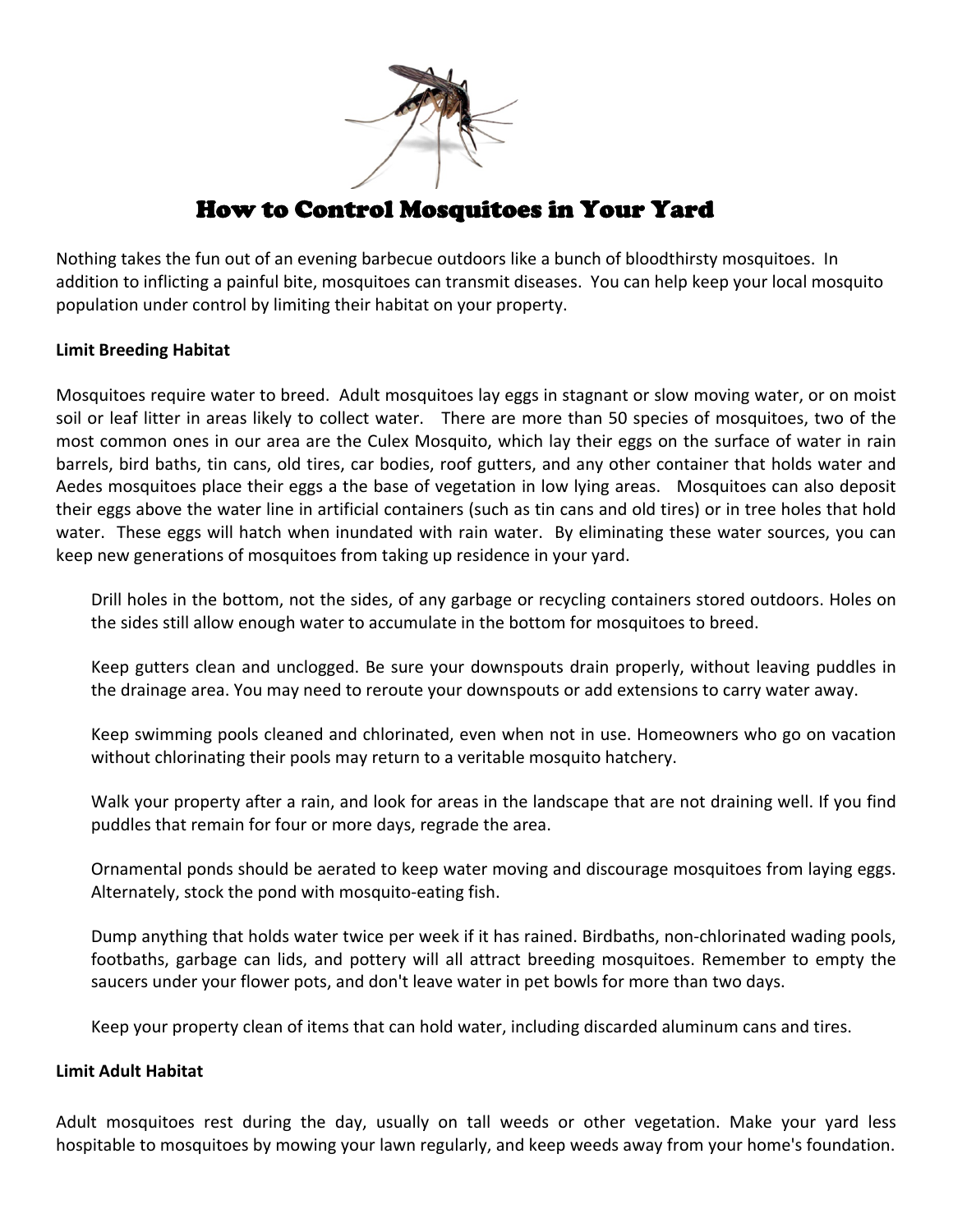

# **Avoid Exposure to Mosquitoes**

Even when following all the precautions above to eliminate mosquito habitat, some mosquitoes will still be around to spoil your fun. You can limit exposure to the mosquitoes that remain by using effective repellents and barriers.

Window and door screens should be 16-18 mesh and fit snugly, without gaps around the edges. Check your screens for holes and repair or replace them as needed.

Replace your outdoor lights with yellow "bug" lights. These lights do not repel insects, but mosquitoes and other pests are less likely to find them attractive and invade your yard.

When outdoors, apply a DEET-based insect repellent according to the directions on the label. DEET will need to be reapplied in 4‐6 hours.

Treat clothing, sunshades, and screen houses with a permithrin‐based product, such as Permanone. Permethrin repels both mosquitoes and ticks, and will last through several washes on your clothing.

Some insecticides available commercially may be used by the homeowner for mosquito control. Check the labels for EPA‐approved products registered as effective against adult and larval mosquitoes. A light spray application around building foundations, shrubs, and grasses will keep adults from resting in these areas.

Use of some other repellent products, such as citronella candles and mosquito coils, may also be effective if used in windless conditions. Some concerns about mosquito coils, which are impregnated with chemicals, and possible respiratory impacts have been raised recently, however.

## **What Doesn't Work for Controlling Mosquitoes**

Despite what your friends tell you, some popular mosquito control methods have no significant impact on keeping mosquitoes in check. According to Wayne J. Crans, Associate Research Professor in Entomology at Rutgers University, these often‐touted mosquito solutions are not worth your time or money.

Bug zappers. Though the satisfying sizzle you hear from this modern day insect torture device will convince you it's working, don't expect much relief from backyard mosquitoes. According to Crans, biting insects (including mosquitoes) generally make up less than 1% of the bugs zapped in these popular devices. Many beneficial insects, on the other hand, do get electrocuted.

Citrosa plants. While citronella oil does have proven mosquito‐repellent properties, the genetically‐ modified plants sold for this purpose do not. In tests by researchers, the test subjects bitten as often